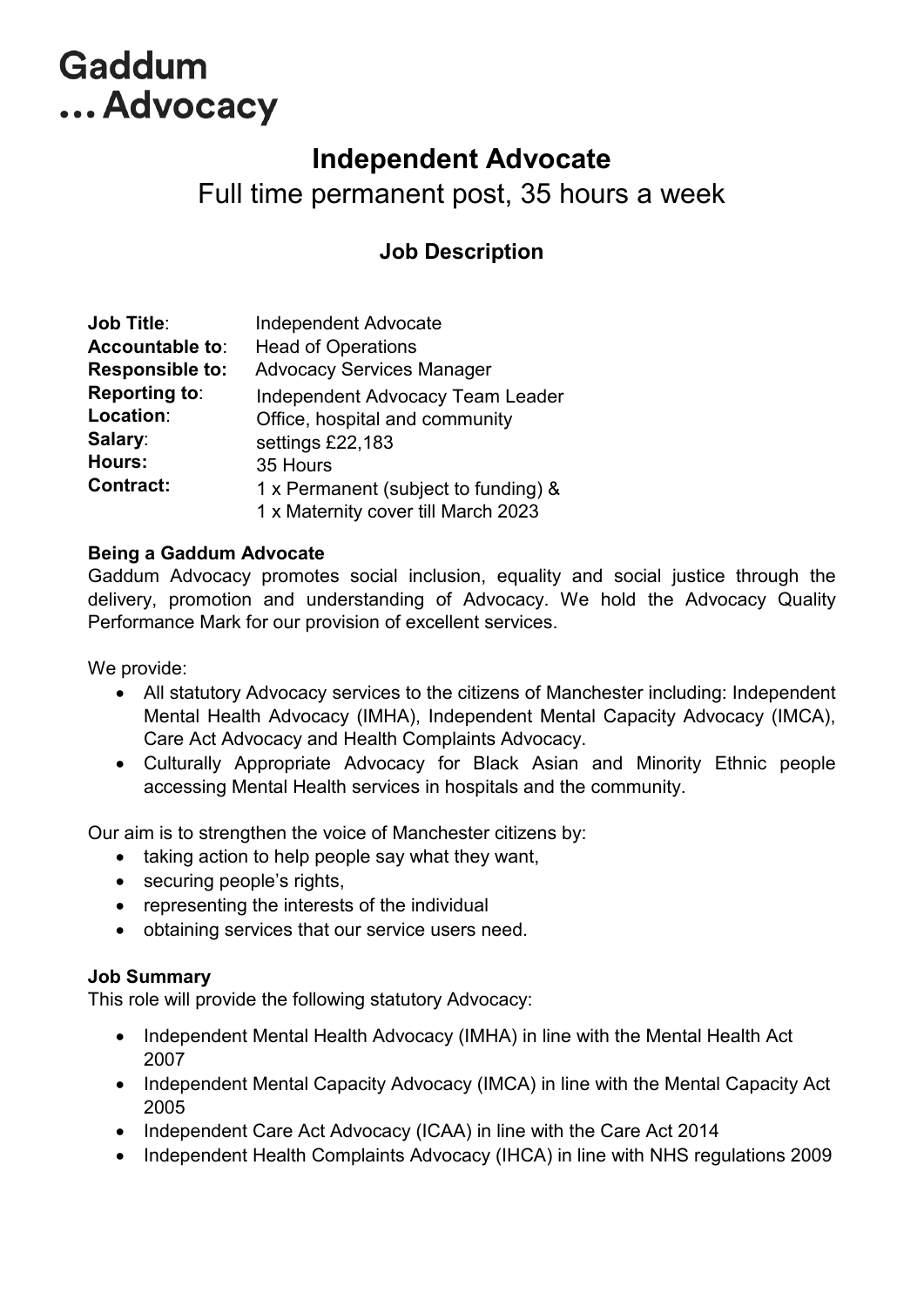

#### **Duties and Responsibilities**

#### **Providing Advocacy support to individuals**

- To provide person-centred one-to-one Advocacy to ensure individual's views, wishes and feelings are heard, using a range of communication methods which best suit the person.
- To receive and undertake Independent Advocacy referrals as required in a timely manner.
- To provide non-instructed advocacy to individuals who are unable to express their wishes and feelings using appropriate advocacy tools such as the watching brief and rights-based approach.
- To work in a wide range of settings; including secure units, care homes, psychiatric wards, private homes and community settings.
- To work effectively with individuals that may have complex mental health needs, learning disabilities, autism or communication needs.
- To support individuals to lead the advocacy process and/or self-Advocate.
- To support individuals to challenge any decisions they are unhappy with and access legal advice and other relevant information or services as required.
- To apply Codes or Practice, case precedents and legislation to ensure people's rights are upheld.
- To consult with other parties where relevant and to access relevant records in line with Gaddum Centre's confidentiality policy.

#### **Reporting**

- To keep accurate and up to date casework records.
- To contribute to the production of monthly and quarterly reports as requested.
- To write letters, reports and/or submit complaints with service users and on their behalf where appropriate.

#### **Training and development**

- To keep up to date with relevant policy, legislation and case law relating to the role.
- Attend and participate in training as required.
- Effectively engage in supervision and be responsible for personal development.
- Effectively engage in team meetings and peer support discussion with members of Gaddum Advocacy team.
- To complete relevant National Independent Advocacy Qualifications.

**Becoming a qualified Independent Advocate:** Gaddum will support Advocates to complete the level 4 City and Guilds qualification in Independent Advocacy. While studying, Advocates will be provided with 5-10 paid study days per year.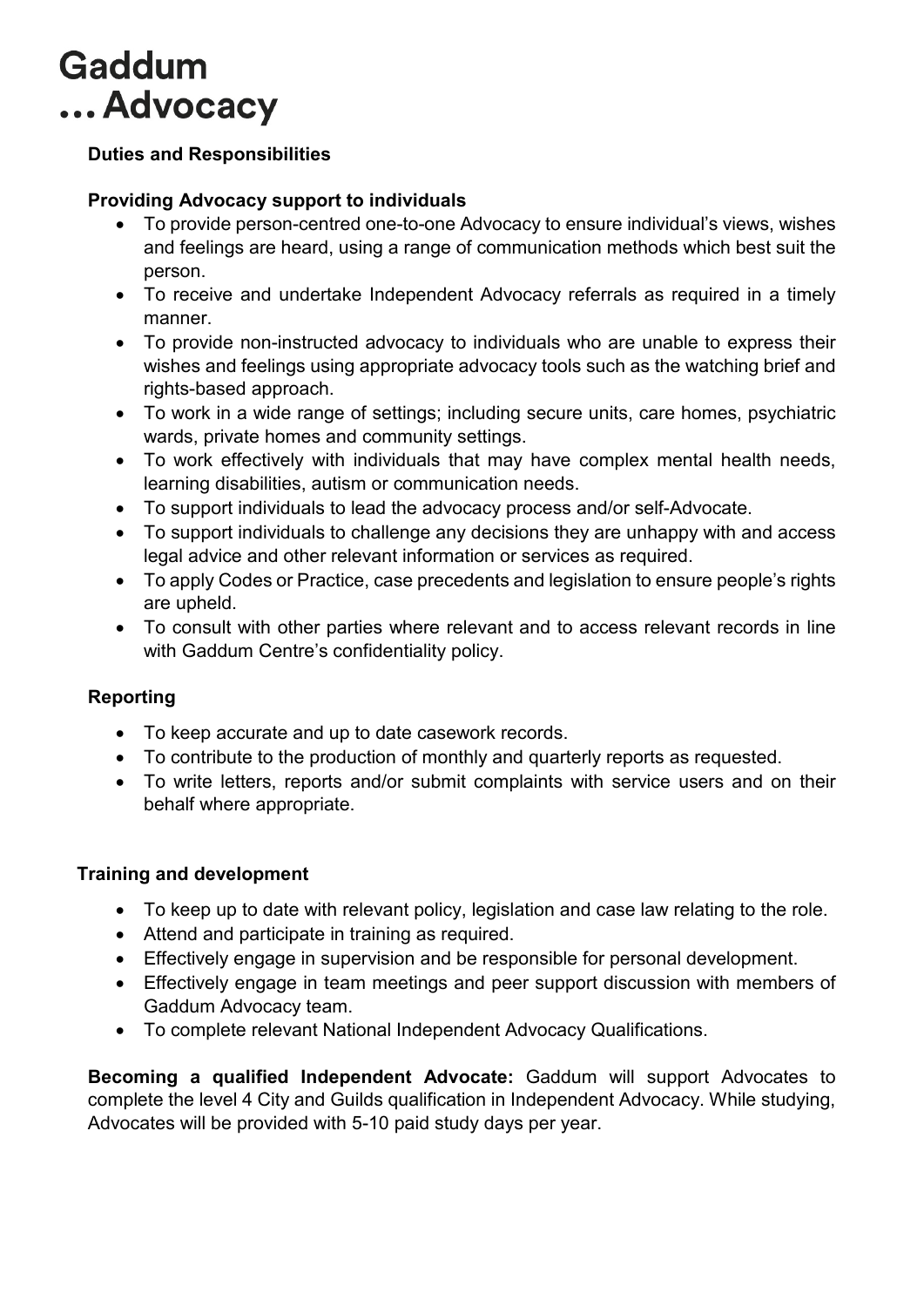#### **Other duties:**

- To respond to enquiries and calls coming into Gaddum Advocacy in a professional and knowledgeable manner when on duty.
- To be aware of personal safety and security when carrying out work.
- To identify other advocacy issues and direct user to appropriate support and information in order to exercise their rights and access services.
- To support and engage in the wider activities of the charity.
- To support activities that promote social inclusion, equality and social justice

#### **Our values and polices:**

- To adhere to Gaddum Policies and Procedures, including Safeguarding and Confidentiality.
- To uphold Gaddum's values of being: Supportive, Empowering, Professional, Diverse and Innovative.

*The details contained in this job description, particularly the principal accountabilities, reflect the content of the job at the date the job description was prepared. It should be remembered, however, that it is inevitable that, over time, the nature of individual jobs will change; existing duties may be lost and other duties may be gained, without changing the general character of the duties, or the level of responsibility entailed. Consequently, this job description may be revised from time to time.*

#### **Working for Gaddum:**

As a responsible employer, we:

- are accredited as part of the [national living wage scheme.](https://www.livingwage.org.uk/)
- have a 35hr working week.
- have 25 days' holiday entitlement, plus bank holidays with increasing annual leave allocation for continued long service.
- have an enhanced maternity package.
- offer a personal pension scheme of 7.5% & 5% matched contributions
- Death in service benefit
- have a dedicated Staff Wellbeing Action Group / programme.
- have access to staff reward gateway; Your Gaddum, including discounts at high street. retailers, cycle to work scheme and wellbeing support (Employee Assistance Programme)
- offer development and training opportunities.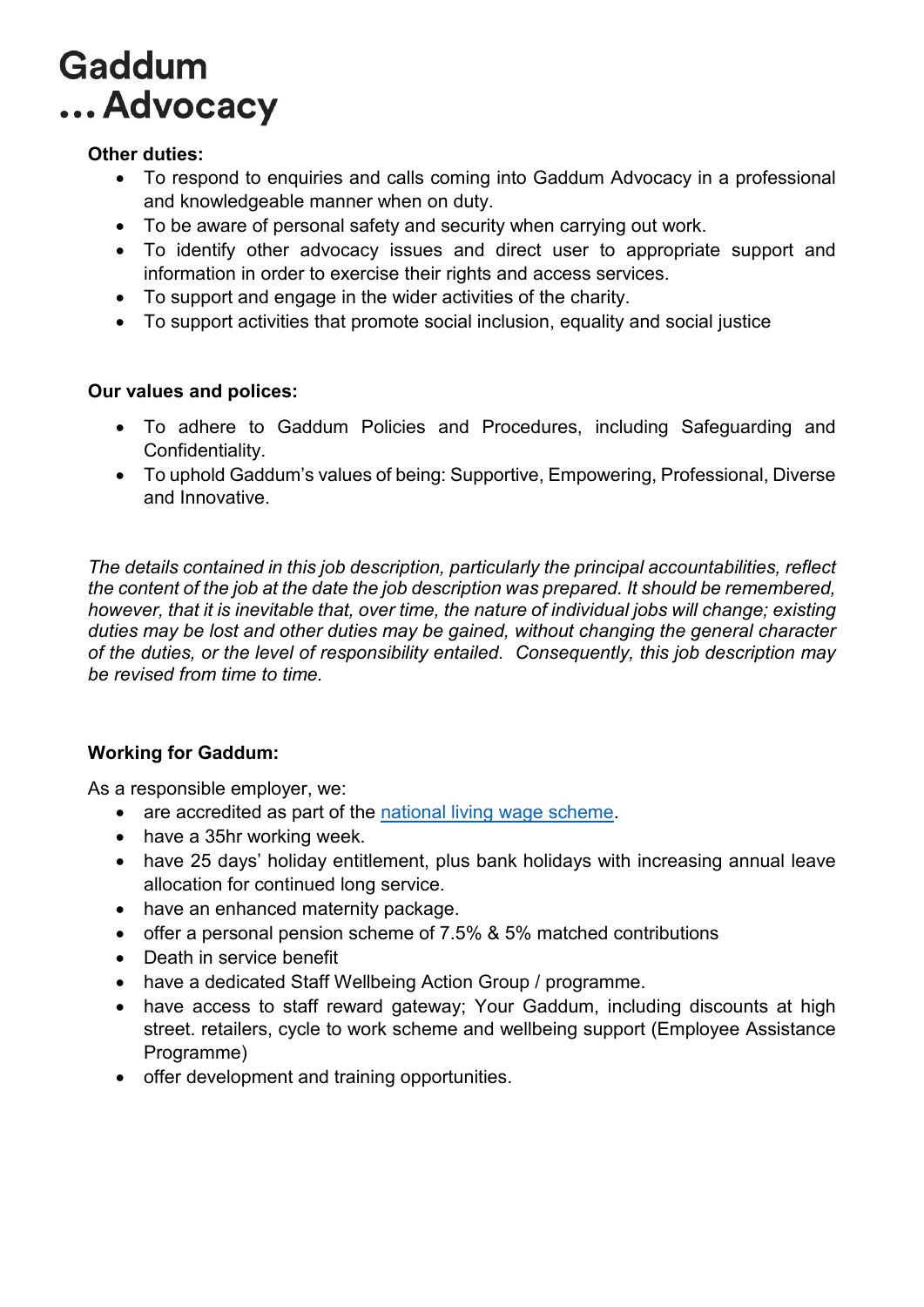### **Independent Advocate Person Specification**

In your application form, please outline, providing examples of how you meet the 'Essential' criteria for this role

| Criteria                      | <b>Essential</b>                                                                                                                                               | <b>Desirable</b>                                                                            | Assessed*     |
|-------------------------------|----------------------------------------------------------------------------------------------------------------------------------------------------------------|---------------------------------------------------------------------------------------------|---------------|
| Qualifications/<br>Experience | Experience of working with people with<br>complex mental health needs, care needs,<br>communication needs, cognitive difficulties or<br>learning disabilities. | Experience of working in<br>the advocacy sector or<br>the health and social care<br>sector. |               |
|                               | Experience of working with people (in a<br>professional or personal context) to Advocate<br>for their views and wishes and get their voice<br>heard.           | Successfully completed a<br>national Independent<br><b>Advocacy Qualification.</b>          |               |
|                               | English and Maths GCSE at grades C or<br>above, or equivalent qualification.                                                                                   | Hold a relevant<br>professional qualification.                                              |               |
| <b>Skills and Abilities</b>   | Excellent communication skills and ability to<br>listen and communicate with people who have<br>communication needs.                                           |                                                                                             |               |
|                               | Ability to understand and apply relevant<br>legislation and case law.                                                                                          |                                                                                             |               |
|                               | Ability to use Microsoft Word, Outlook and<br>basic database systems.                                                                                          | Ability to use contact<br>management systems<br>such as CIVICRM.                            | A, $I$ or $T$ |
|                               | Ability to prioritise and plan work; take<br>responsibility in decision making, be very well<br>organised and work independently to meet<br>deadlines.         |                                                                                             |               |
|                               | Ability to be solution focussed when<br>encountering obstacles as part of day-to-day<br>work.                                                                  |                                                                                             |               |